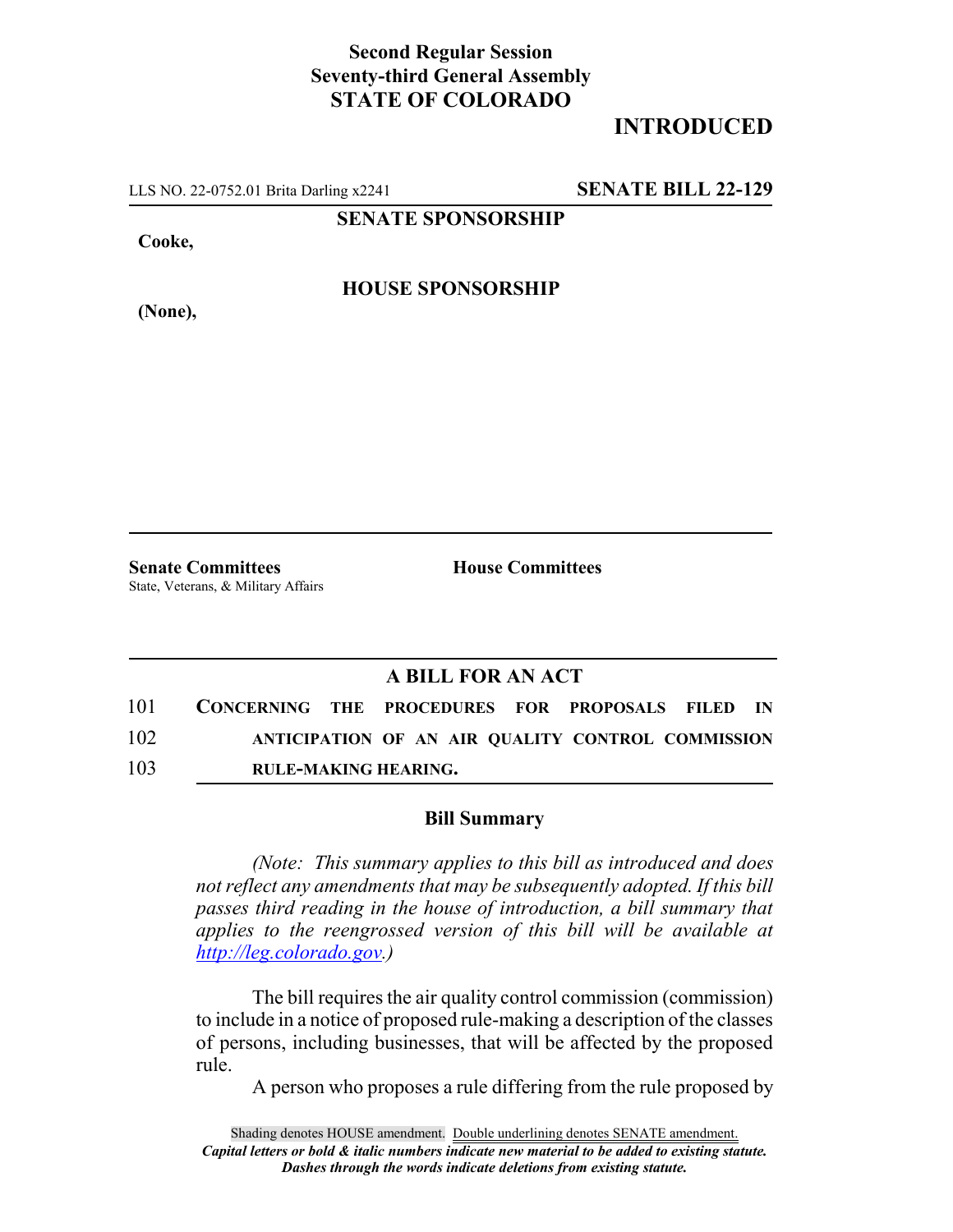the commission or a revision of limited applicability shall file the proposal by a deadline determined by the commission by rule, and must include a description of the classes of persons, including businesses, that will be affected by the proposal.

If the proposal is an alternative proposal, as defined by the commission by rule, the person must include with the proposal an initial economic impact analysis of the proposed rule.

The commission shall designate a hearing officer to consider proposals filed with the commission. Not later than 10 business days after the proposal is filed with the commission, the hearing officer shall determine if the proposal is an alternative proposal, warranting consideration by the commission. The hearing officer shall provide notice of its determination to persons that have filed written requests with the commission to receive notice.

1 *Be it enacted by the General Assembly of the State of Colorado:*

2 **SECTION 1.** In Colorado Revised Statutes, 25-7-110, **amend** (1)

3 and (2) as follows:

# 4 **25-7-110. Commission - procedures to be followed in setting**

 **standards and rules - rules.** (1) Prior to adopting, promulgating, amending, or modifying any ambient air quality standard authorized in section 25-7-108, or any emission control regulation RULE authorized in section 25-7-109, or any other regulatory plans or programs authorized by 9 sections  $25-7-105$  (1)(c) or  $25-7-106$ , the commission shall conduct a 10 public hearing thereon ON THE MATTER as provided in section 24-4-103. 11 C.R.S. TO COMPLY WITH THIS SECTION, notice of any such THE hearing shall MUST:

13 (a) Conform to the requirements of section 24-4-103, C.R.S., but 14 such BUT THE notice shall MUST be given at least sixty days prior to the 15 hearing and shall THE COMMISSION IS ENCOURAGED TO GIVE MORE THAN 16 SIXTY DAYS NOTICE PRIOR TO THE HEARING IF A LONGER PERIOD IS 17 WARRANTED;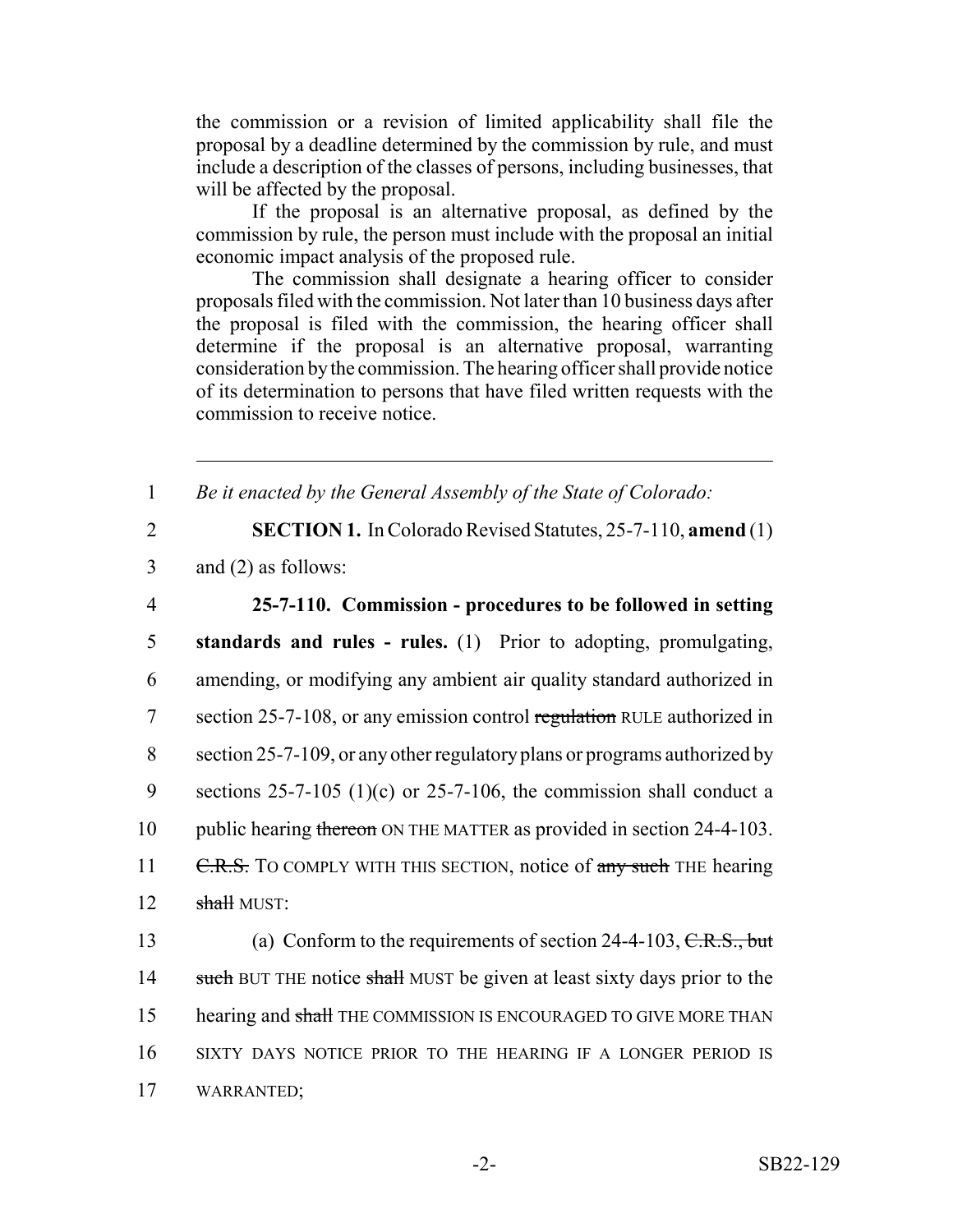1 (b) Include each proposed regulation, and shall RULE;

 (c) Be mailed to all persons who have filed with the commission 3 a written request to receive such notices THE NOTICE; AND

 (d) INCLUDE A DESCRIPTION OF THE CLASSES OF PERSONS, INCLUDING BUSINESSES, THAT WILL BE AFFECTED BY THE PROPOSED RULE.

 (2) (a) Any person desiring To propose a regulation RULE 7 differing from the regulation RULE proposed by the commission or to 8 propose a revision of limited applicability pursuant to section 25-7-117, 9 to the commission's proposal shall file such PURSUANT TO SECTION 25-7-117, A PERSON MUST FILE THE other proposal with the commission 11 not less than twenty days prior to the hearing, and, when on file, such BEFORE THE RULE-MAKING HEARING BY A DEADLINE DETERMINED BY THE COMMISSION BY RULE, BUT NOT LATER THAN THE DEADLINE ESTABLISHED IN COMMISSION RULES FOR PARTY STATEMENTS FILED PURSUANT TO 15 SECTION 24-4-105 (2)(c). THE OTHER PROPOSAL MUST INCLUDE A DESCRIPTION OF THE CLASSES OF PERSONS, INCLUDING BUSINESSES, THAT WILL BE AFFECTED BY THE PROPOSAL AND MEET THE REQUIREMENTS OF 18 SUBSECTION (2)(b) OF THIS SECTION, AS APPLICABLE. ONCE FILED, THE 19 COMMISSION SHALL MAKE THE proposal shall be open for public inspection.

 (b) A PERSON PROPOSING A RULE DIFFERING FROM THE RULE PROPOSED BY THE COMMISSION THAT IS CONSISTENT WITH THE COMMISSION'S DEFINITION OF AN ALTERNATIVE PROPOSAL MUST INCLUDE WITH THE FILING OF THE PROPOSAL A RULE-MAKING PACKET FOR THE PROPOSAL THAT INCLUDES AN INITIAL ECONOMIC IMPACT ANALYSIS PURSUANT TO SECTION 25-7-110.5 (4).

(c) THE COMMISSION SHALL DESIGNATE A HEARING OFFICER TO